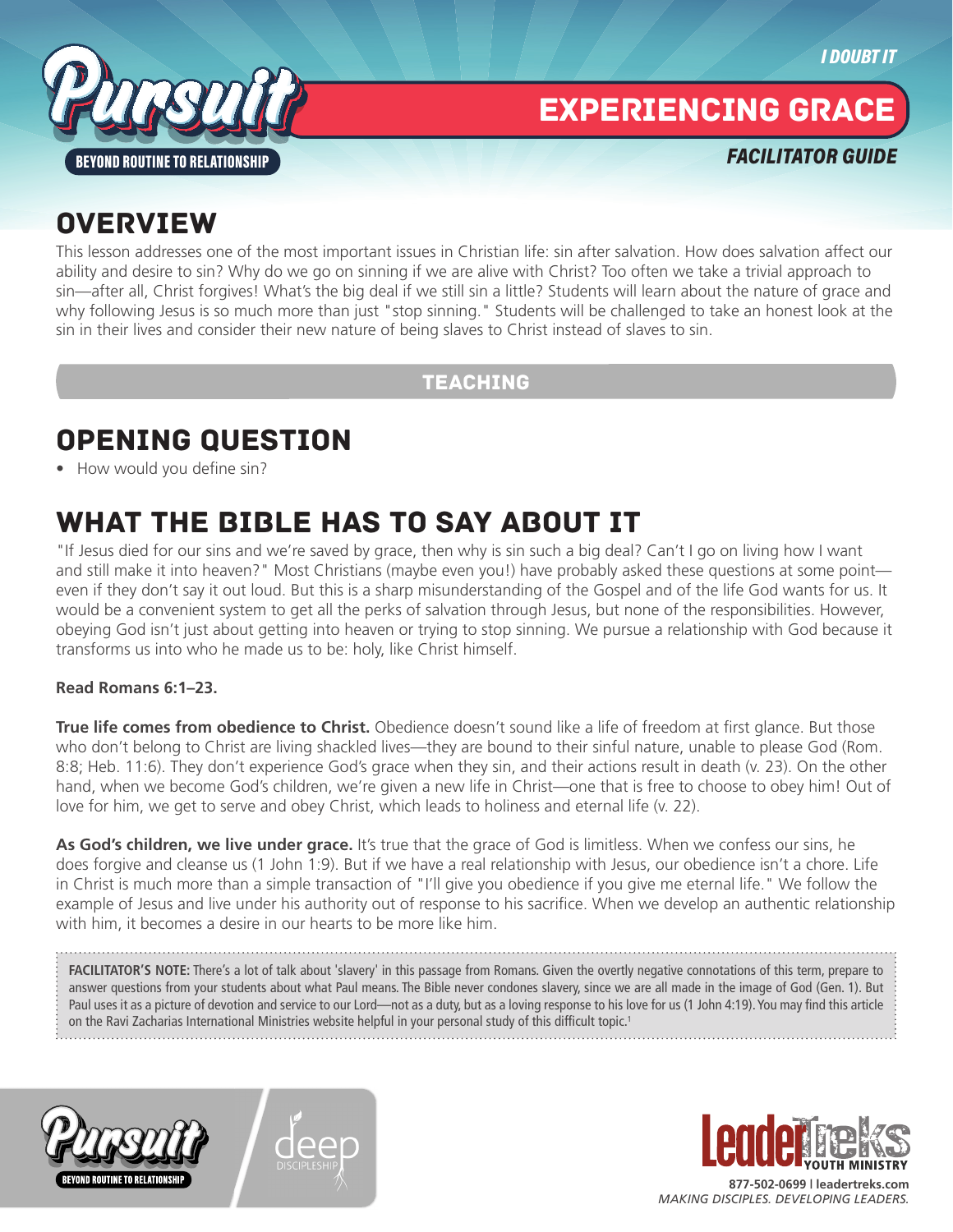### A SECOND LOOK

*Pick one of these illustrations to bring the topic to life:*

#### Option 1: Recipe for Success

**Cake is delicious. In fact, I'd like to bake one. I know that it at least requires eggs, flour, sugar, and milk, but I don't know how much of each. I'm sure it will be fine if I just toss a bunch of each into a bowl, mix it together, and then bake it for…four hours? At 500 degrees? This cake will be fantastic! Who needs a recipe?** 

**Sometimes we try to live out our faith in the same way I'm trying to bake this cake. I want the wonderful, tasty end result, but I don't want to follow the recipe for how to get there. God's gift of eternal life is freely given, but if we're just living for the end result (eternal life in heaven), then we're missing out on what he has intended for us in this life. There's a recipe to follow. When we obey his instructions, the end result is so much better.** 

#### Discuss:

- **• How is following and obeying Jesus kind of like following a recipe?**
- **• Why does God want us to spend our lives becoming like Christ instead of magically making us perfect right away?**
- **• In what areas of your life are you struggling to obey God right now?**

#### Option 2: The Finale

**Not too long ago, the ninth and final Star Wars movie in the Skywalker saga was released, concluding a film series spanning 42 years! For many people, this was a long-awaited film, the culmination of a long, long journey. But for some movie goers, this was their first time to see a Star Wars movie. Those new viewers could not fully understand or appreciate the story like those long-suffering fans who followed every release for the last four decades. Trying to skip ahead to the final movie is a bit like trying to skip ahead to heaven (perfection, being in God's presence, etc.) while ignoring all the work that leads up to it. It's understandable to want to skip the hard work of becoming like Christ. But if you're not around for the whole story, waiting patiently, growing, watching, obeying, and praying, then the finale won't mean much to you.** 

#### Discuss:

- **• In what ways does God show you grace in your dayto-day life?**
- **• What are some aspects of your spiritual life now that you especially need God's help in?**
- **• What are you most looking forward to in heaven, the finale?**

### THE TAKEAWAY

Christ has saved us from our slavery to sin. If we think we can continue to sin because God has grace, we don't really understand grace.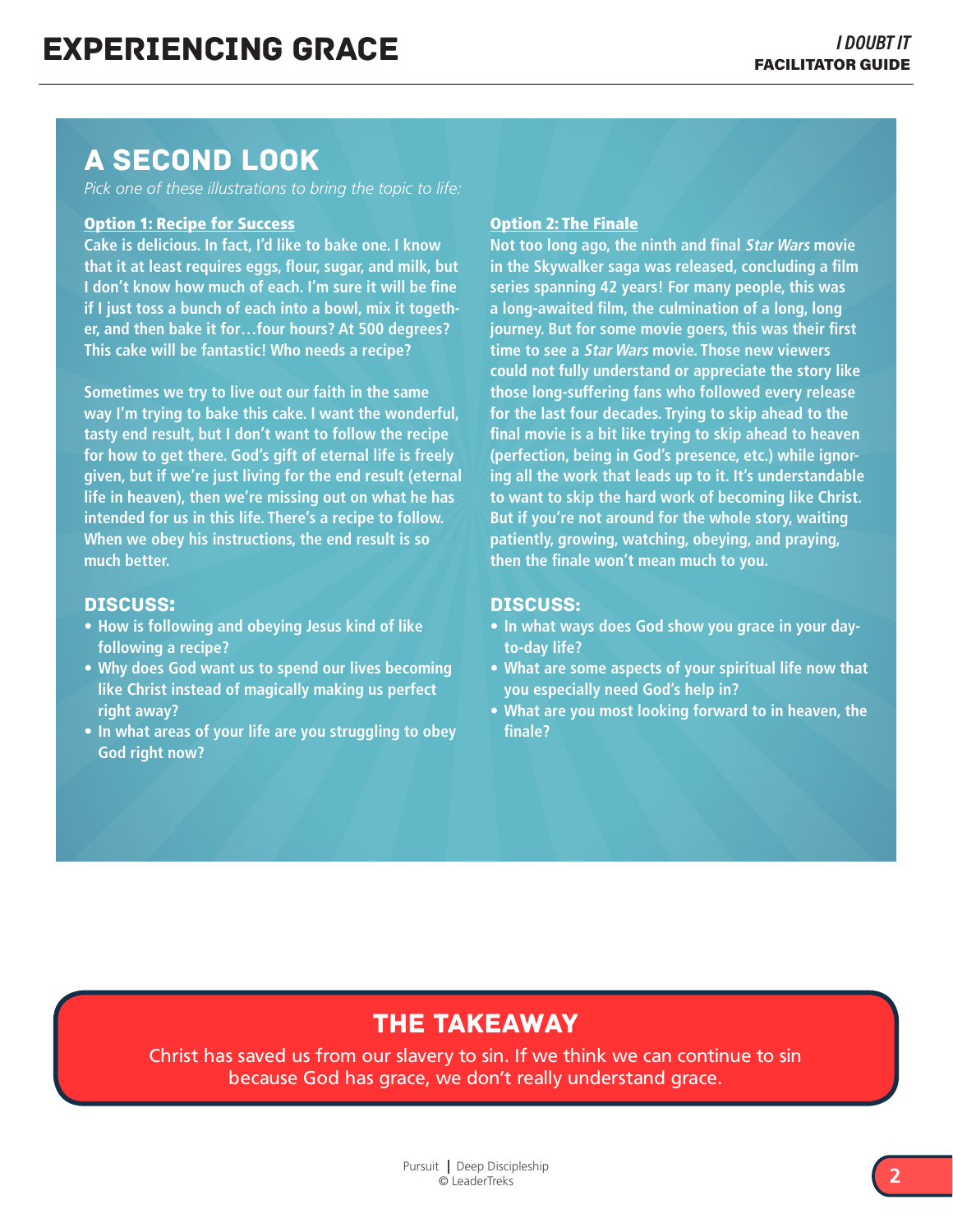### APPLICATION

### DISCOVER

• The amazing truth of God's grace is that we are made clean when God forgives us. When have you struggled to accept God's grace in being forgiven?

# THE BIBLE IN YOUR LIFE

God's grace is vast and wide. It's so big, in fact, we might think, "If God will forgive me, why do I need to worry about being free from sin?" Following Jesus isn't just about escaping hell and gaining eternal life. It's about becoming who he created us to be—holy and righteous children of God. The life of a Christ-follower comes to find obedience to God's Word as a desire of the heart, not a chore.

#### **Read Romans 6:1–23, then answer the following questions.**

#### Discuss:

- What is the outcome of being a slave to sin versus being a slave to righteousness?
- Is it possible to both follow Jesus and still actively sin? Why or why not?
- Do you have sin in your life you haven't given over to God yet? What are you going to do about it?
- How does knowing that God rescued you from a life of slavery to sin help you in your obedience?

### APPLY IT

**In John 8, Jesus tells a woman "go and sin no more." This wasn't a suggestion—it was a command. Jesus gives us the same command when we find new life in him: sin no more. Identify a sin that you struggle with and make a specific plan for what to do each time you are tempted to sin in that area. This might include texting a friend and asking for prayer, reading a Psalm, reciting a helpful Bible verse, or praying through it.** 

#### Be specific:

What are you going to do?

When are you going to do it?

Is there someone who can keep you accountable?

## PRAYER

Take time to let your students pray for each other's applications in the upcoming weeks.

# A QUOTE TO THINK ABOUT

"For grace is given not because we have done good works, but in order that we may be able to do them." – St. Augustine2

### THE TAKEAWAY

Christ has saved us from our slavery to sin. If we think we can continue to sin because God has grace, we don't really understand grace.